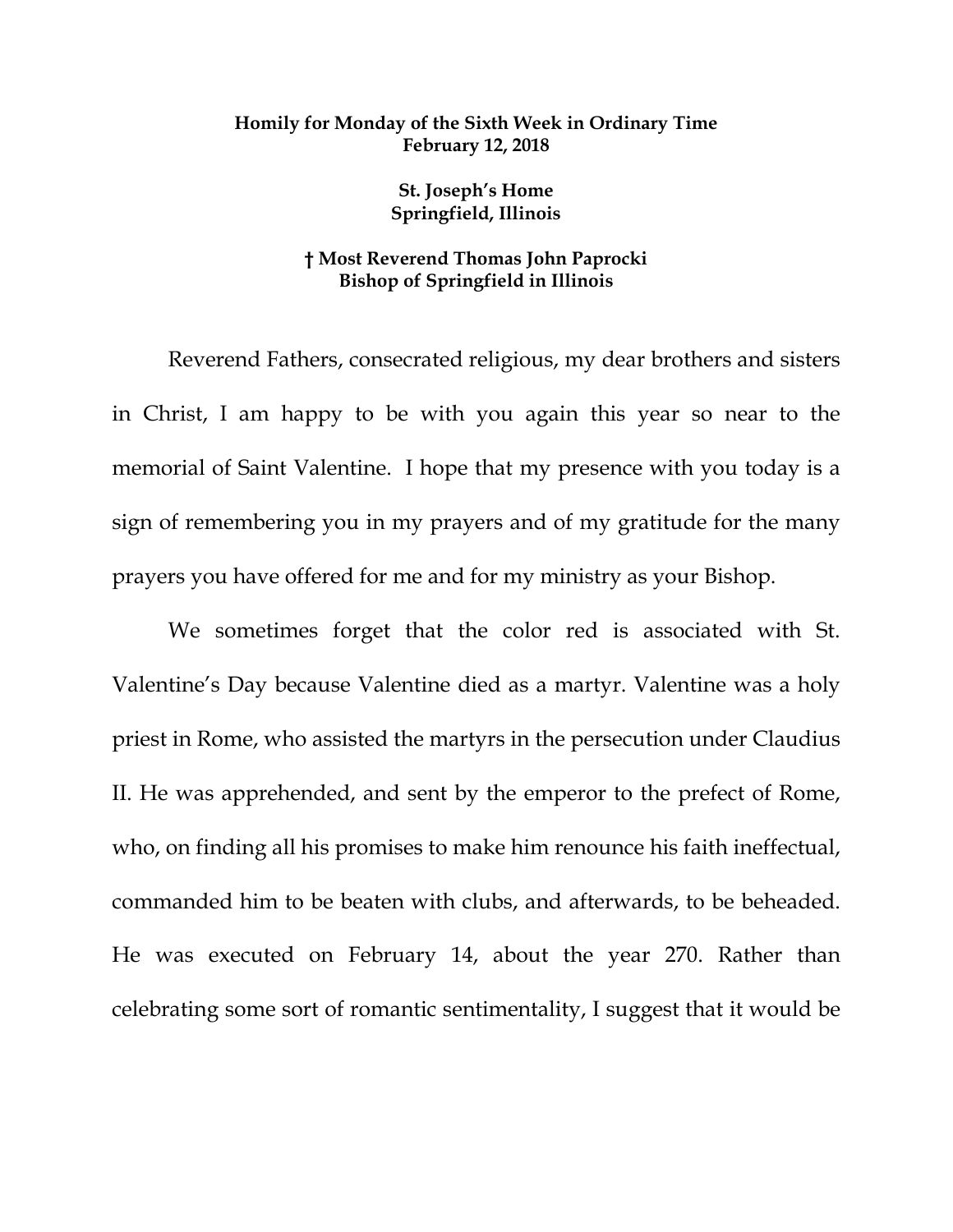more appropriate on St. Valentine's Day to focus on the sacrifices that true love demands of us.

As circumstances of our calendar would have it, such self-reflection is even more appropriate this year as the Lenten season begins for us with the celebration of Ash Wednesday on February 14th. Therefore, not only do we have the witness of great sacrifice by Saint Valentine, but we also have the tradition of sacrifice that the Church has observed during the forty days of Lent throughout Her history.

Martyrdom does not refer only to the ultimate sacrifice of giving one's life for the faith, but includes the many other large and small ways that we die to our own desires and wishes out of sacrificial love for God and neighbor. I do hope that each one of you will examine what sort of sacrifice you can make or perhaps are already making during the upcoming Lenten season that will allow your love for Christ and your commitment to live as His disciple to become ever deeper. Without sacrifice, our love for the Lord remains empty or even unfulfilled. In fact, one of the most powerful ways that we can unite ourselves to Him is through uniting our sacrifices to the sacrifice that He made for us on the Cross. While giving up a favorite food or drink, a particular meal, or